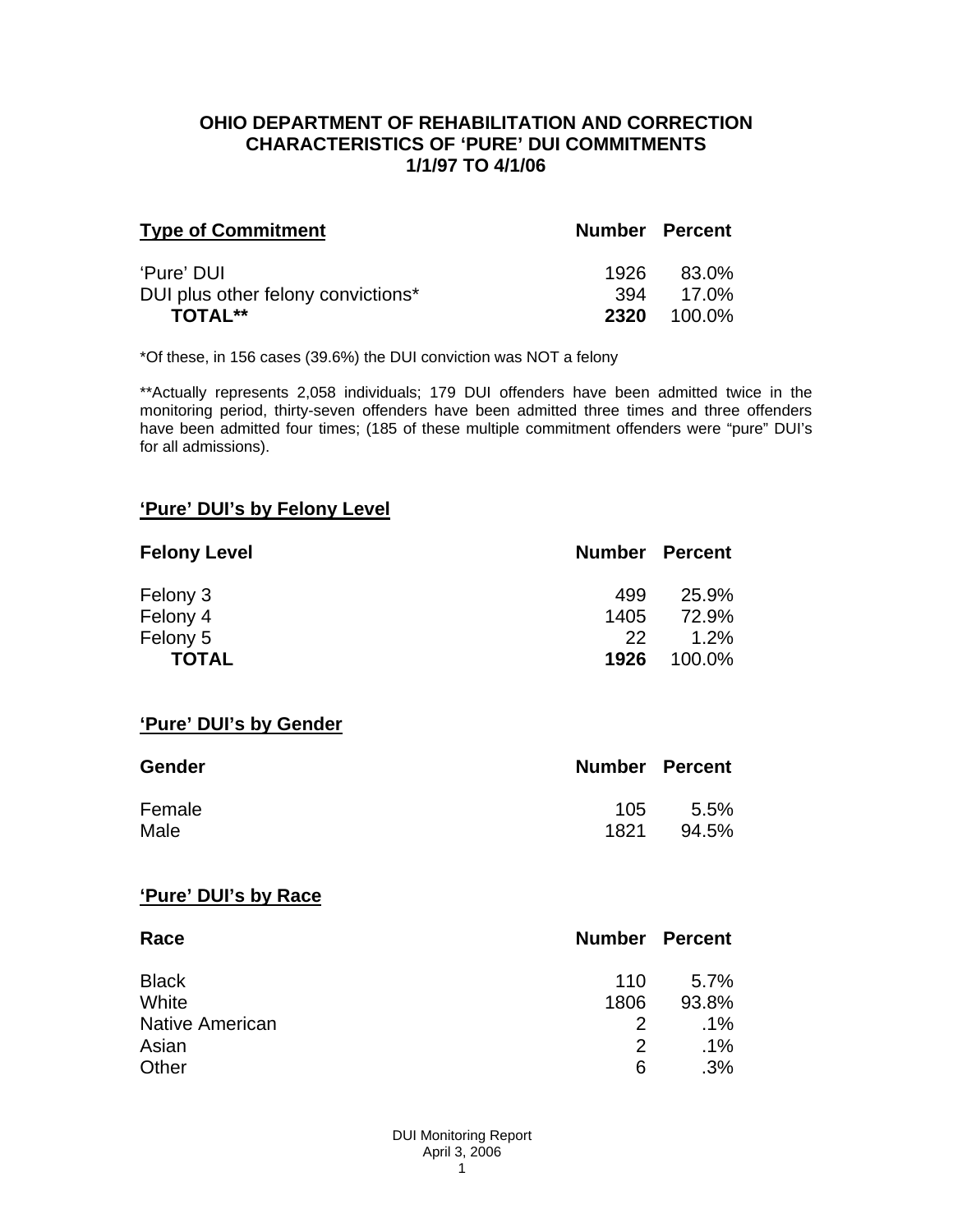# **'Pure' DUI's by Age at Commitment**

| <b>Age at Commitment</b> | <b>Number</b> | <b>Percent</b> |
|--------------------------|---------------|----------------|
| 25 and under             | 95            | 4.9%           |
| 26 to 30                 | 243           | 12.6%          |
| 31 to 35                 | 348           | 18.1%          |
| 36 to 40                 | 441           | 22.9%          |
| 41 to 45                 | 450           | 23.4%          |
| 46 to 50                 | 219           | 11.4%          |
| Over 50                  | 130           | 6.7%           |
|                          |               |                |

|               | Range = $19$ to $77$ | Median = $39$ |  |
|---------------|----------------------|---------------|--|
| Mean $=$ 38.6 |                      | Mode $= 38$   |  |

# **'Pure' DUI'S by Security Classification**

| <b>Security Level</b>                | <b>Number Percent</b> |        |
|--------------------------------------|-----------------------|--------|
| Level 1-A                            | 140                   | 7.3%   |
| Level 1-B                            | 1428                  | 74.1%  |
| Level 2                              | 219                   | 11.4%  |
| Level 3*                             | 138                   | 7.2%   |
| Level 4-A                            |                       | $.1\%$ |
| *Includes inmates still in reception |                       |        |

# **'Pure' DUI's by County of Commitment**

| <b>County of Commitment</b> | <b>Number</b> | <b>Percent</b> |
|-----------------------------|---------------|----------------|
| Cuyahoga                    | 155           | 8.0%           |
| Summit                      | 141           | 7.3%           |
| <b>Stark</b>                | 133           | 6.9%           |
| Hamilton                    | 111           | 5.8%           |
| Franklin                    | 92            | 4.8%           |
| <b>Butler</b>               | 84            | 4.4%           |
| Lorain                      | 83            | 4.3%           |
| Clermont                    | 80            | 4.2%           |
| Lake                        | 62            | 3.2%           |
| Portage                     | 55            | 2.9%           |
| Warren                      | 52            | 2.7%           |
| <b>All Other Counties</b>   | 878           | 45.6%          |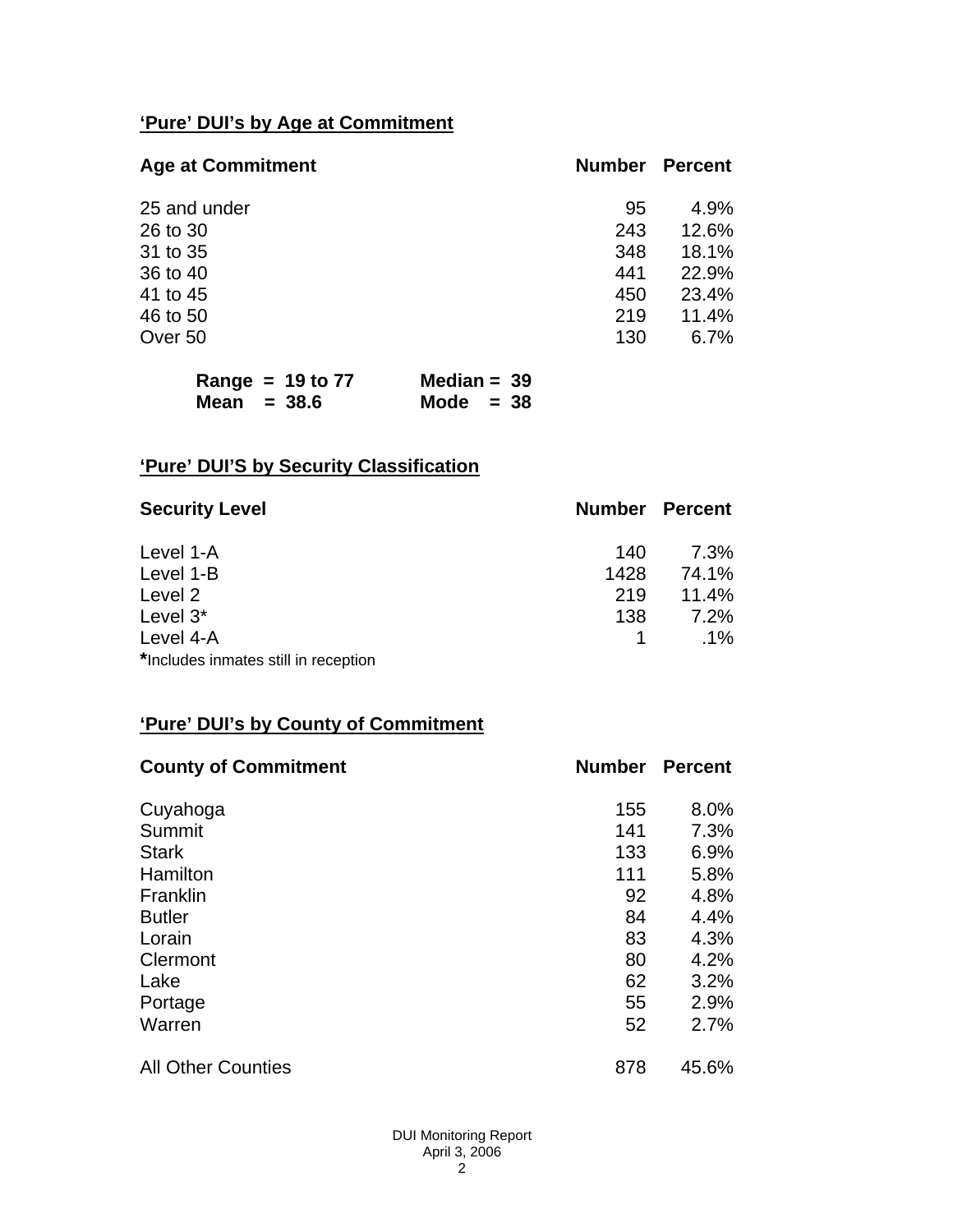# **'Pure' DUI's by Current Status**

| <b>Current Status</b>                  | <b>Number Percent</b> |       |
|----------------------------------------|-----------------------|-------|
| <b>Currently Incarcerated</b>          | 412                   | 21.4% |
| <b>Judicial Release</b>                | 295                   | 15.3% |
| <b>Released under PRC</b>              | 719                   | 37.4% |
| Released to Appeal Bond                | 5                     | .3%   |
| <b>Furlough (Transitional Control)</b> | 68                    | 3.5%  |
| <b>Vacated Sentence</b>                | 10                    | .5%   |
| <b>Court Order</b>                     | 10                    | .5%   |
| Death of Inmate                        | 11                    | .6%   |
| Released at Expiration of Prison Term* | 396                   | 20.6% |

\*Released without post-release control; of the 586 releases since January 2004, 309 were expiration of prison term (52.7%), compared with 123 inmates released onto PRC (which included ninety-two males who successfully completed the DUI IPP sentence reduction program and six females who successfully completed the Camp Meridian IPP program).

# **'Pure' DUI's by Length of Sentence (in months)**

| <b>Length of Sentence</b>           | <b>Number Percent</b> |         |
|-------------------------------------|-----------------------|---------|
| Two Months (mandatory sentence)     | 42                    | $2.2\%$ |
| Three to Six Months                 | 247                   | 12.8%   |
| Seven to Eleven Months              | 193                   | 10.0%   |
| <b>Twelve Months</b>                | 520                   | 27.0%   |
| Thirteen to Seventeen Months        | 184                   | 9.6%    |
| <b>Eighteen Months</b>              | 150                   | 7.8%    |
| Nineteen to Twenty-four Months      | 259                   | 13.4%   |
| <b>Twenty-five to Thirty Months</b> | 128                   | 6.6%    |
| Thirty-one to Thirty-five Months    | 0                     |         |
| <b>Thirty-six Months</b>            | 111                   | 5.8%    |
| Forty-eight to Fifty-nine Months    | 61                    | 3.2%    |
| <b>Sixty Months</b>                 | 23                    | 1.2%    |

| Mode | $= 12$ months        |
|------|----------------------|
|      | Median $= 12$ months |

 $Mean = 17.4 months$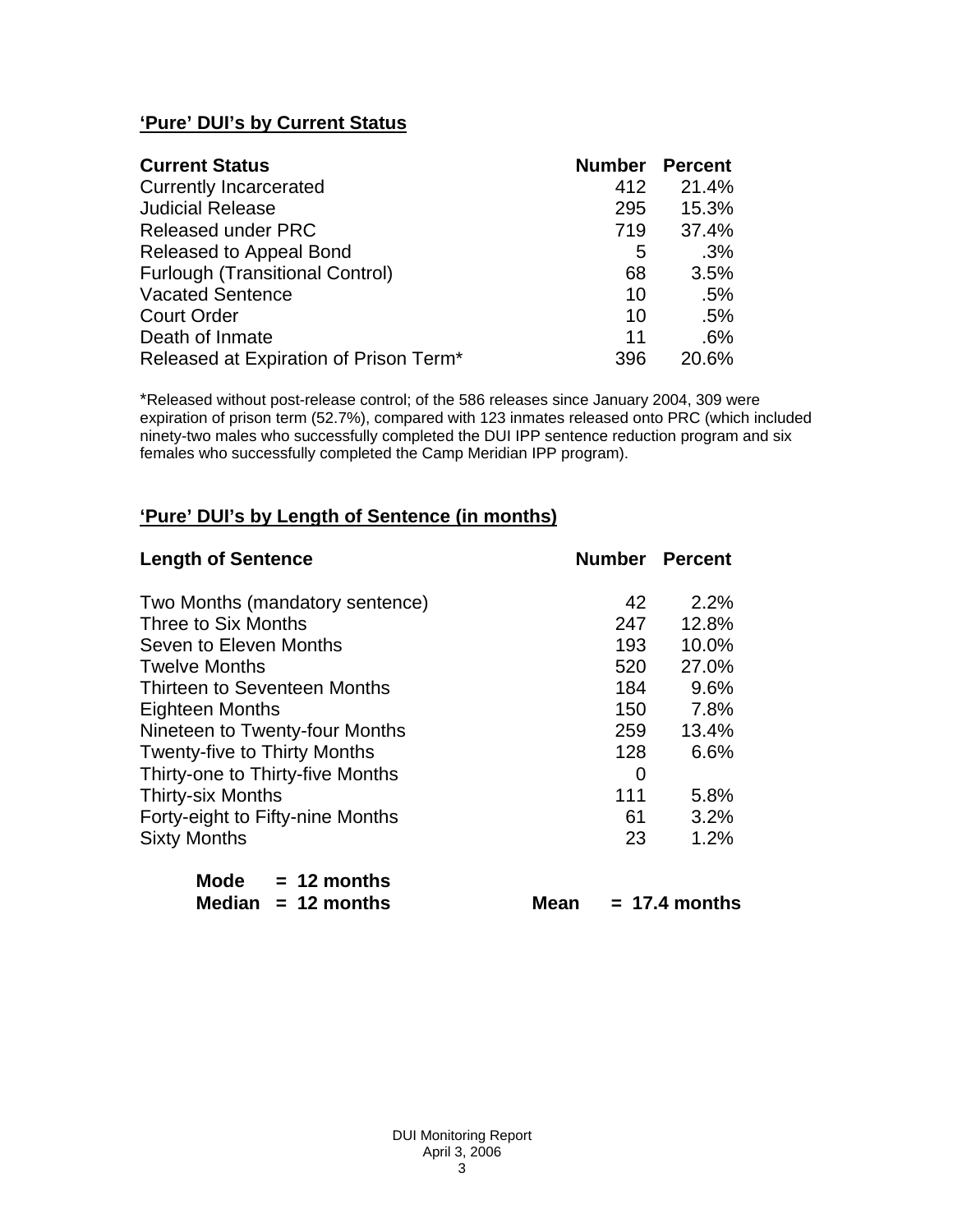# **'Pure' DUI's by Number of Prior Incarcerations**

| <b>Number of Prior Incarcerations</b> | <b>Number Percent</b> |       |
|---------------------------------------|-----------------------|-------|
| None                                  | 1137                  | 59.0% |
| One                                   | 444                   | 23.1% |
| Two                                   | 208                   | 10.8% |
| Three or more                         | 137                   | 7.1%  |

### **'Pure' DUI's Currently Incarcerated by Parent Institution\* (4/1/06)**

| <b>Institution</b>                                  | Number                  | <b>Percent</b> | # in<br>Camp |
|-----------------------------------------------------|-------------------------|----------------|--------------|
| <b>Allen Correctional Institution</b>               | 10                      | 2.4%           |              |
| <b>Belmont Correctional Institution</b>             | 21                      | 5.1%           | 9            |
| <b>Chillicothe Correctional Institution</b>         | 12                      | 2.9%           |              |
| <b>Corrections Reception Center</b>                 | 24                      | 5.8%           |              |
| <b>Dayton Correctional Institution</b>              | $\overline{2}$          | .5%            |              |
| <b>Franklin Pre-Release Center</b>                  | $\overline{2}$          | .5%            |              |
| <b>Grafton Correctional Institution</b>             | 8                       | 1.9%           |              |
| <b>Hocking Correctional Institution</b>             | 8                       | 1.9%           |              |
| <b>Lake Erie Correctional Institution</b>           | 11                      | 2.7%           |              |
| <b>Lebanon Correctional Institution</b>             | 1                       | .2%            |              |
| <b>London Correctional Institution</b>              | 27                      | 6.6%           | 6            |
| <b>Lorain Correctional Institution</b>              | 28                      | 6.8%           |              |
| <b>Madison Correctional Institution</b>             | $\overline{4}$          | 1.0%           |              |
| <b>Mansfield Correctional Institution</b>           | 9                       | 2.1%           | 1            |
| <b>Marion Correctional Institution</b>              | 10                      | 2.4%           | 5            |
| <b>Noble Correctional Institution</b>               | 22                      | 5.3%           |              |
| <b>North Central Correctional Institution</b>       | 9                       | 2.2%           |              |
| <b>North Coast Correctional Treatment Facility</b>  | 111                     | 26.9%          | $13**$       |
| <b>Northeast Pre-Release Center</b>                 | 4                       | 1.0%           |              |
| <b>Oakwood Correctional Facility</b>                | $\overline{2}$          | .5%            |              |
| Ohio Reformatory for Women                          | 15                      | 3.6%           | $1***$       |
| <b>Ohio State Penitentiary</b>                      | $\overline{4}$          | 1.0%           | 4            |
| <b>Pickaway Correctional Institution</b>            | 49                      | 11.9%          |              |
| <b>Richland Correctional Institution</b>            | 3                       | $.7\%$         |              |
| <b>Ross Correctional Institution</b>                | 5                       | 1.2%           | 5            |
| Southeastern Correctional Institution               | $\overline{\mathbf{4}}$ | 1.0%           |              |
| <b>Southern Ohio Correctional Facility</b>          | $\mathbf{1}$            | .2%            |              |
| <b>Toledo Correctional Institution</b>              | *3                      | .7%            | 3            |
| <b>Trumbull Correctional Institution</b><br>N – 412 | 3                       | .7%            | $3***$       |

 $N = 412$ 

\*Includes inmates out to court

\*\*In DUI IPP program at NCCTF

\*\*\*Female; the female at ORW is participating in the Education Intensive Program.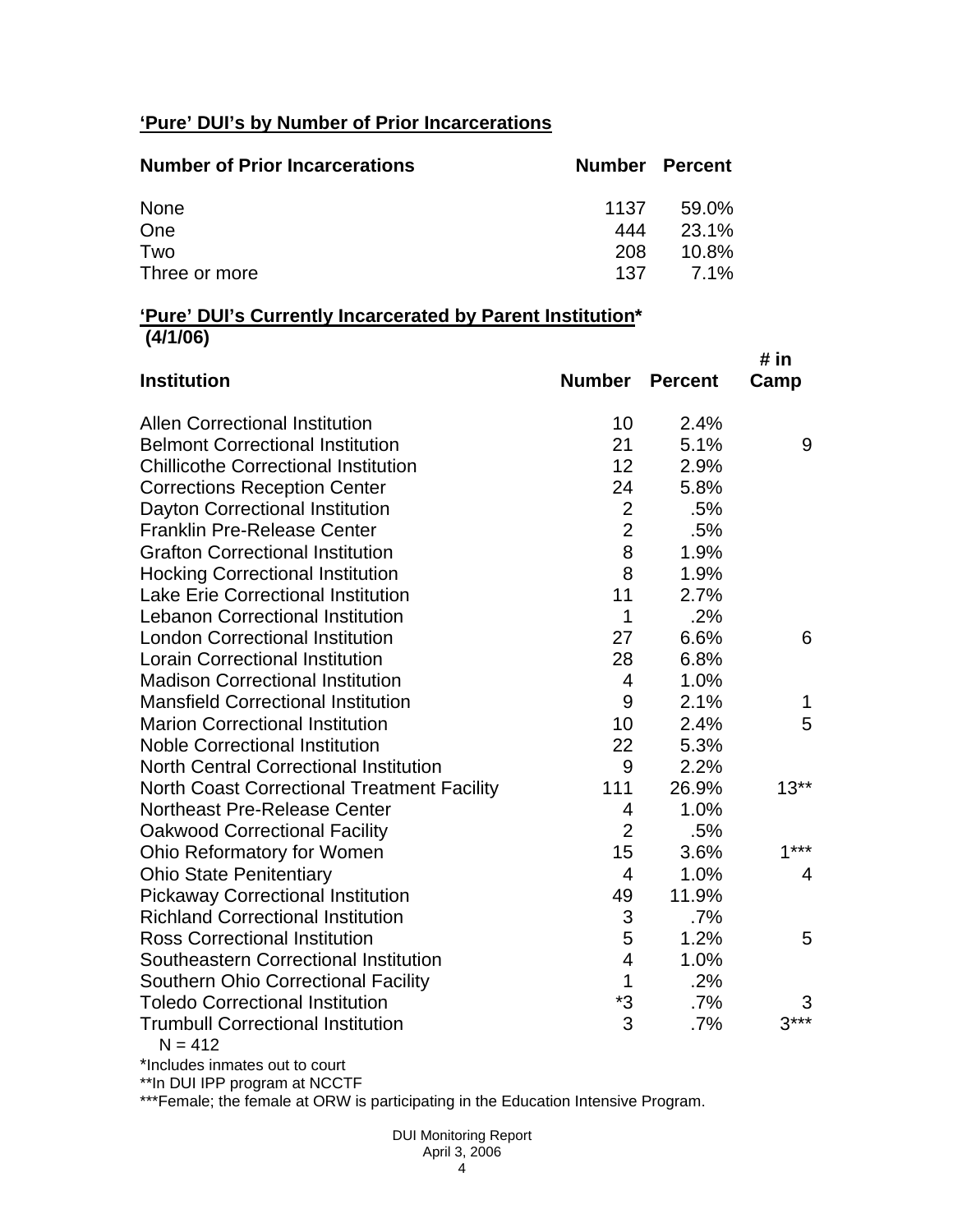## **'PURE' DUI OFFENDERS COMPARISON OF SELECTED RELEASE TYPES DEMOGRAPHICS AND TIME SERVED/TIME SAVED VARIABLES 4/1/06**

|                                                                         | <b>Release Types</b>        |                       |                                                |                                                        |                           |                          |                                                     |                                                       |
|-------------------------------------------------------------------------|-----------------------------|-----------------------|------------------------------------------------|--------------------------------------------------------|---------------------------|--------------------------|-----------------------------------------------------|-------------------------------------------------------|
| <b>Variables</b>                                                        | Post-<br>Release<br>Control |                       | <b>IPP</b> with<br>Post-<br>Release<br>Control |                                                        | Judicial<br>Release       |                          | Expiration<br>of Sentence<br>with No<br>Supervision |                                                       |
|                                                                         | N                           | $\%$ *                | N                                              | $\%$ *                                                 | N                         | $\%$ *                   | N                                                   | $\%$                                                  |
| <b>TOTAL</b>                                                            | 426                         |                       | 283                                            |                                                        | 295                       |                          | 396                                                 |                                                       |
| Race:<br>White<br>African-American<br>Native American<br>Asian<br>Other | 404<br>20<br>$\overline{2}$ | 94.8<br>4.7<br>$.5\,$ | 268<br>12<br>1<br>$\overline{2}$               | 94.7<br>4.3<br>$\boldsymbol{\mathcal{A}}$<br>$\cdot$ 7 | 276<br>18<br>$\mathbf{1}$ | 93.6<br>6.1<br>$\cdot$ 3 | 366<br>26<br>1<br>1<br>$\overline{2}$               | 92.4<br>6.6<br>$\cdot$ 3<br>$\cdot$<br>$\overline{5}$ |
| Gender:<br>Male<br>Female                                               | 410<br>16                   | 96.2<br>3.8           | 283                                            | 100.0                                                  | 266<br>29                 | 90.2<br>9.8              | 372<br>24                                           | 93.9<br>6.1                                           |
| Age:<br>Mean<br>Median<br>Mode                                          | 37.6<br>37.0<br>36.0***     |                       | 38.3<br>39.0<br>42.0***                        |                                                        | 37.3<br>37.0<br>38.0      |                          | 38.7<br>39.0<br>43.0                                |                                                       |
| <b>Commitment County:</b><br>Major Urban**<br><b>All Others</b>         | 192<br>234                  | 45.2<br>54.8          | 88<br>195                                      | 31.1<br>68.9                                           | 91<br>205                 | 30.7<br>69.3             | 146<br>250                                          | 36.9<br>63.1                                          |

\*Column totals = 100%

\*\*Cuyahoga, Franklin, Hamilton, Lucas, Montgomery, Stark and Summit

\*\*\*Multiple modes; lowest value is shown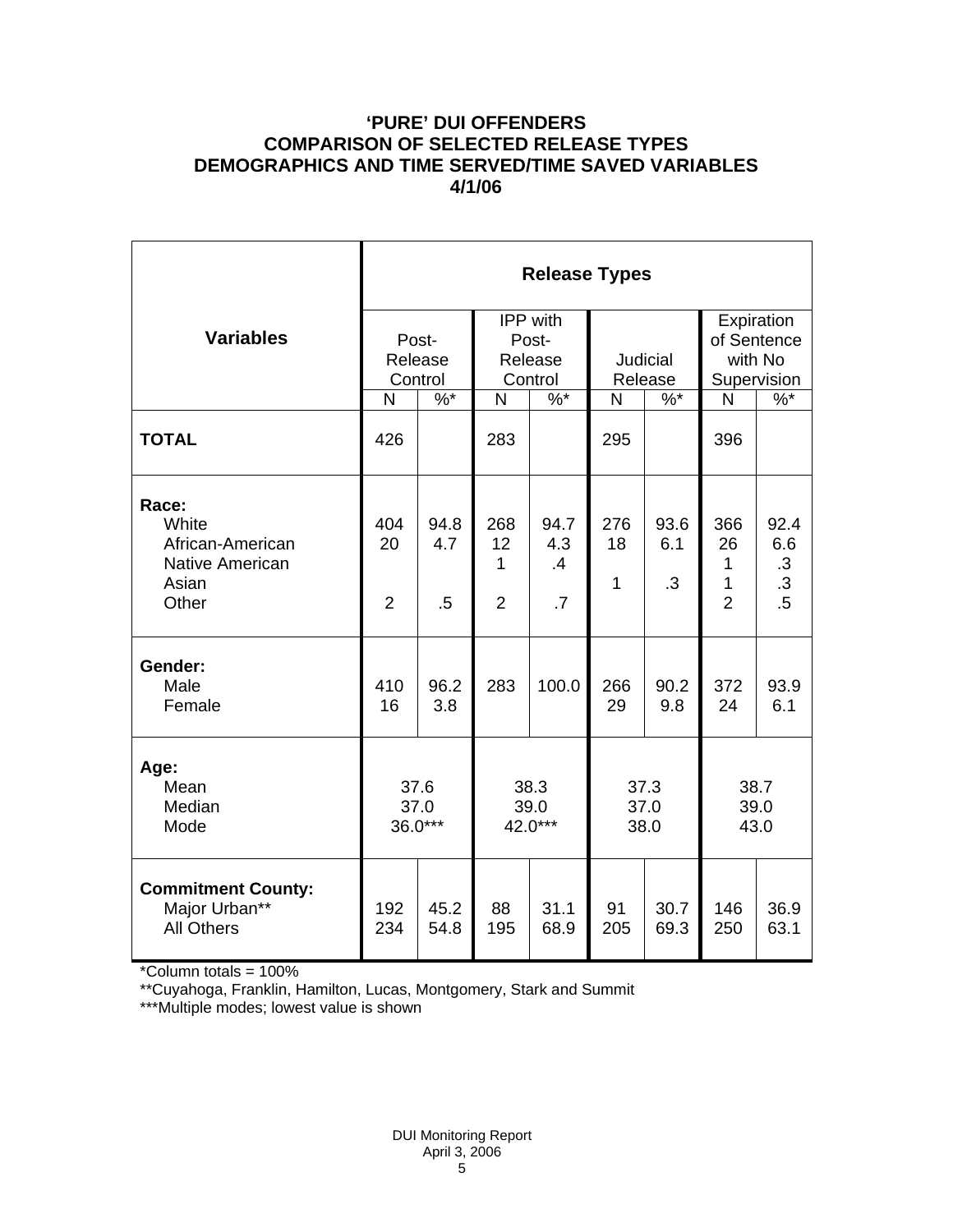|                                                                                       | <b>Release Types</b> |              |                        |            |                     |            |              |               |
|---------------------------------------------------------------------------------------|----------------------|--------------|------------------------|------------|---------------------|------------|--------------|---------------|
|                                                                                       |                      |              |                        | IPP with   |                     |            |              | Expiration of |
| <b>Variables</b>                                                                      |                      | Post-        | Post-                  |            |                     |            | Sentence     |               |
|                                                                                       |                      | Release      | Release                |            | Judicial            |            | (with No     |               |
|                                                                                       | Control              |              | Control                |            | Release             |            | Supervision) |               |
|                                                                                       | N                    | $\%$ *       | N                      | $\%$ *     | N                   | $\%$ *     | N            | $\%$          |
| <b>Sentence Length</b><br>(Months):                                                   |                      |              |                        |            |                     |            |              |               |
| Mean                                                                                  | 11.4                 |              | 19.1                   |            | 18.9                |            | 13.7         |               |
| Median                                                                                |                      | 12.0         | 16.0                   |            | 17.0                |            | 12.0         |               |
| Mode                                                                                  | 12.0                 |              | 12.0                   |            | 12.0                |            | 12.0         |               |
| <b>Number of Priors:</b>                                                              |                      |              |                        |            |                     |            |              |               |
| None                                                                                  | 230                  | 54.0         | 185                    | 65.4       | 201                 | 68.1       | 227          | 59.4          |
| One                                                                                   | 104                  | 24.4         | 70                     | 24.7       | 47                  | 15.9       | 91           | 23.8          |
| Two<br>Three or More                                                                  | 45<br>47             | 10.6<br>11.0 | 21<br>$\overline{7}$   | 7.4<br>2.5 | 28<br>19            | 9.5<br>6.4 | 36<br>28     | 9.4<br>7.3    |
|                                                                                       |                      |              |                        |            |                     |            |              |               |
| <b>Time Served (Months):</b>                                                          |                      |              |                        |            |                     |            |              |               |
| Mean                                                                                  | 8.9                  |              | 6.5                    |            | 5.1                 |            | 10.6         |               |
| Median                                                                                | 7.8                  |              | 5.3                    |            | 3.6                 |            | 8.3          |               |
| Mode                                                                                  |                      | $4.6**$      | 4.8                    |            | $1.9**$             |            | $5.3**$      |               |
| <b>Time Saved Through</b><br><b>Early Release (Months):</b><br>Mean<br>Median<br>Mode | N/A                  |              | 11.4<br>7.5<br>$6.2**$ |            | 13.3<br>11.2<br>9.2 |            | N/A          |               |

\*Column totals = 100%

\*\*Multiple modes; lowest value is shown